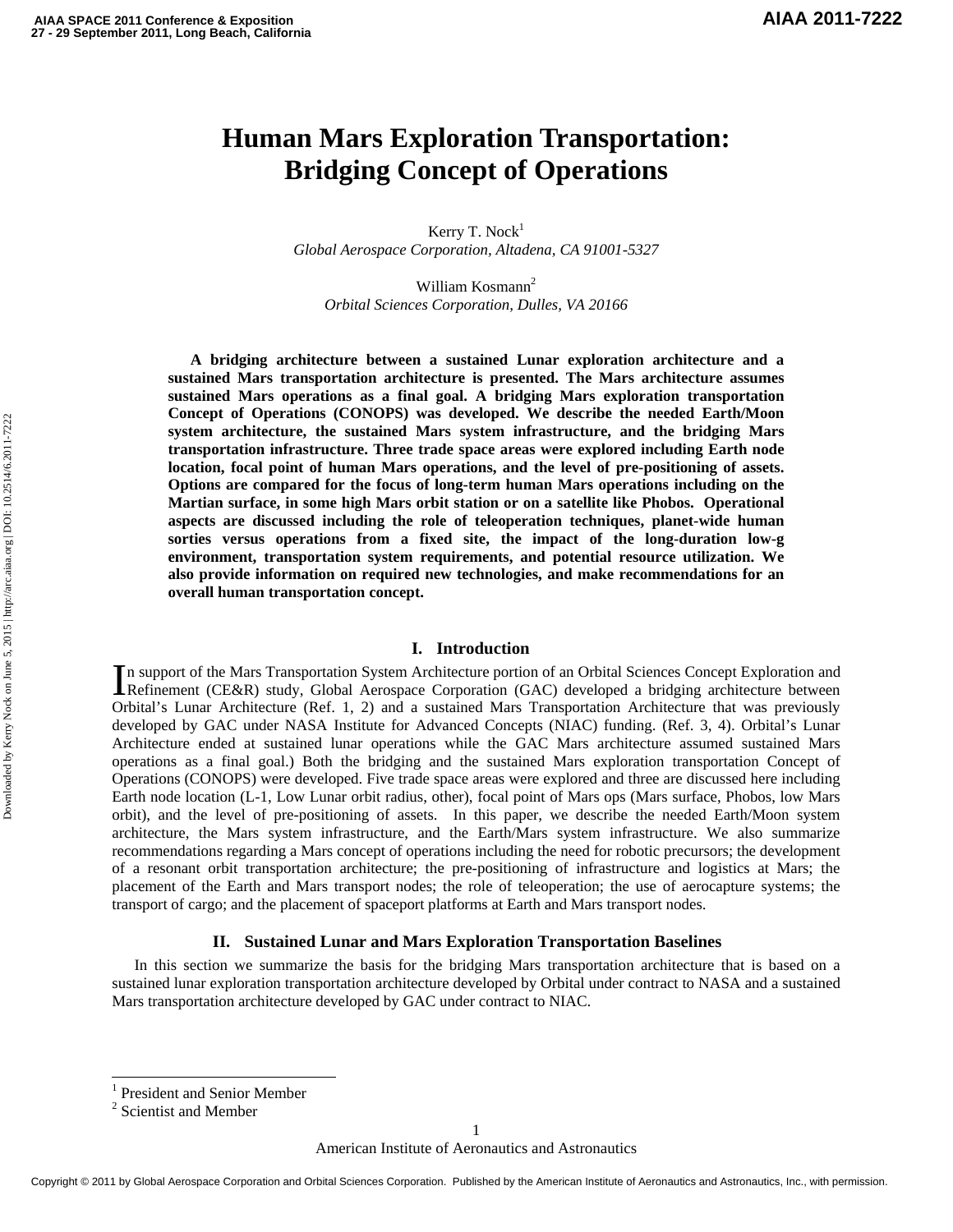### **A. Lunar Exploration Transportation Architecture**

From 2004 September 1 until 2005 September 9, Orbital Sciences conducted a NASA-funded Concept Exploration and Refinement (CE&R) study (Ref. 1, 2), designed to make recommendations on how to return humans to the Moon. An all chemical Lunar Transportation system consisting of a Shuttle Derived Heavy Lift Launch Vehicle (SDHLLV), a Crew Module (CM), a Space Exploration Module (SEM), an in-space propulsion system, and a single stage reusable Lunar Lander, was designed. This optimized transportation system can deliver 140 mt to Low Earth Orbit (LEO), 38.8 mt (85,600 lbm) to Low Lunar Orbit (LLO), and 15.9 mt (35,000 lbm) to the Lunar Surface. This architecture requires two launches: the first launch places the Lander in LLO, and the second launch places the CM in LLO. The Lunar Surface Activity fundamental objective was to construct and operate a Lunar Base with permanent crewed capability. All items needed to construct and operate the base, along with propellants, human consumables and base spares for base operation were manifested onto a Lunar Exploration campaign. A Crew Survival Infrastructure, consisting of an abort mode strategy; safe haven distribution; crew rescue strategy; space weather monitoring, prediction and alert system; and contingency planning was included in the Lunar Exploration Architecture.

As shown in Figure 1 and Figure 2, the Concept of Operations (CONOPS) is as follows. The first of two launches has a payload consisting of the Human Lunar Lander (HLL). The SDHLLV/SEM combination places the HLL first in LEO, then the SEM transfers the HLL to LLO. After successful checkout of the HLL in LLO, the second launch occurs. The payload is the CM, containing four astronauts. The SDHLLV/SEM places the CM in LEO. The SEM transfers the CM to LLO. Prior to CM arrival in LLO, the HLL and its SEM demate. The CM rendezvous with the HLL in LLO. The four astronauts transfer from the CM to the HLL. The HLL demates from the CM/SEM, and lands on the surface of the Moon. After a successful mission, the four astronauts re-enter the HLL, and ascend to the waiting CM/SEM in LLO. The HLL mates with the CM/SEM. The astronauts transfer back into the CM, the HLL demates, and the SEM executes the TEI burn, to bring the astronauts back to Earth via Direct Entry. Upon entering the Earth's atmosphere, the ablative heat shield dissipates the heat produced by high speed contact with the atmosphere. After sufficient reduction in speed, three steerable drogue parachutes deploy, and the CM lands at a pre-determined location on land.



**Figure 1. Lunar transportation CONOPS - Earth to Lunar surface** 

American Institute of Aeronautics and Astronautics 2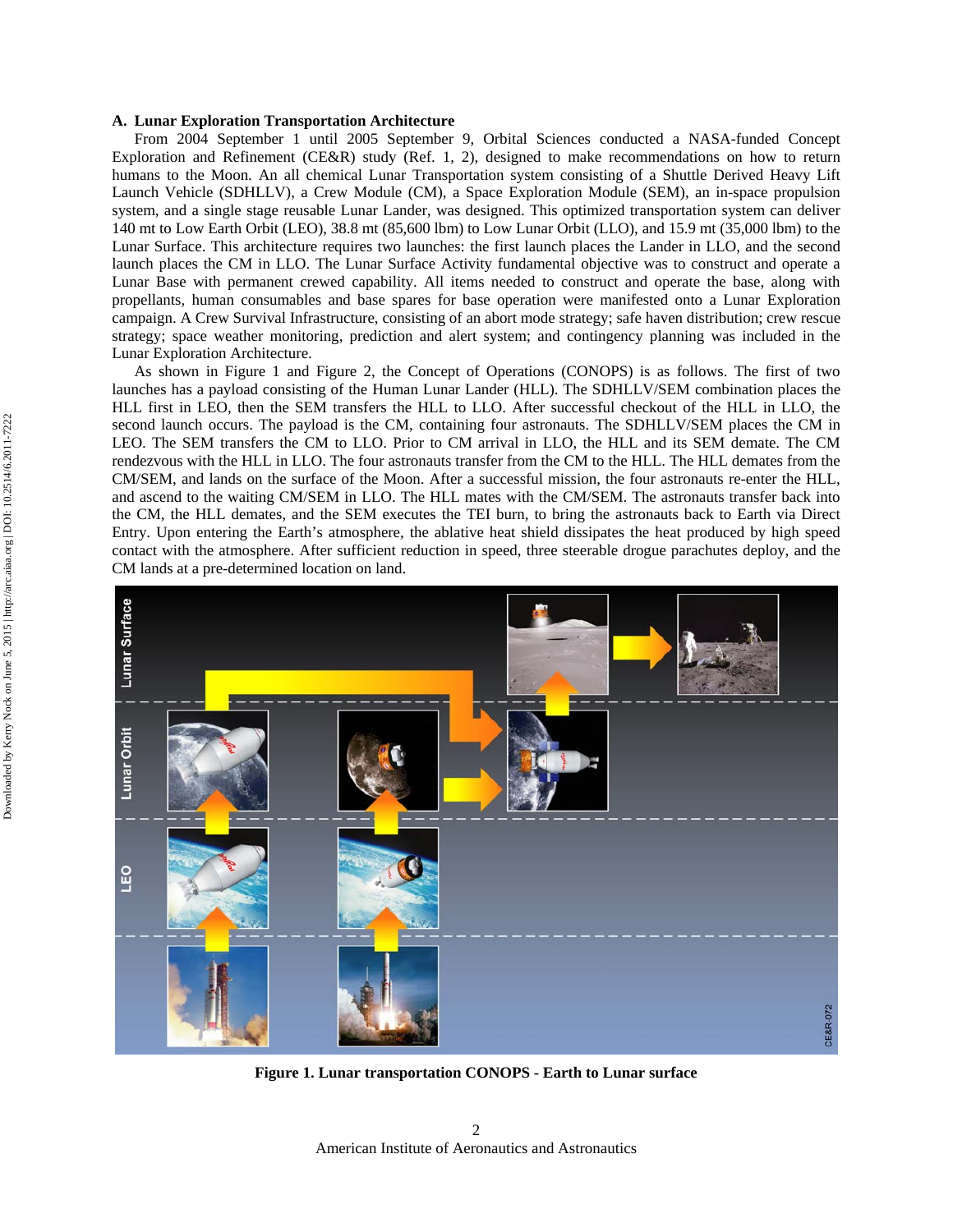

**Figure 2. Lunar transportation CONOPS - Lunar surface to Earth** 

The recommended layout of the Lunar Base is shown in Figure 3. Each module has at least two airlocks attached. Each airlock has four ingress/egress ports. One result of the man-rating process is there must be at least two ways to exit each habitable volume, in the event of emergency. The human and cargo landing sites must be far enough away from the inhabited portion of the base so that it does not become covered in Lunar dust from the landing and takeoff operations. If undertaken,  $LO_2$  production and storage facilities should be located between the Habitable Modules and the landing sites, so as to be able to supply both with  $LO<sub>2</sub>$ . The primary and secondary power plants should be on the opposite side of the base from the landing sites, both for safety reasons, and so that Lunar dust does not unduly cover the solar array panels. Figure 4 shows a 3D color rendered illustration of portions of the Lunar Base.



**Figure 3. Lunar Base Layout** 

American Institute of Aeronautics and Astronautics 3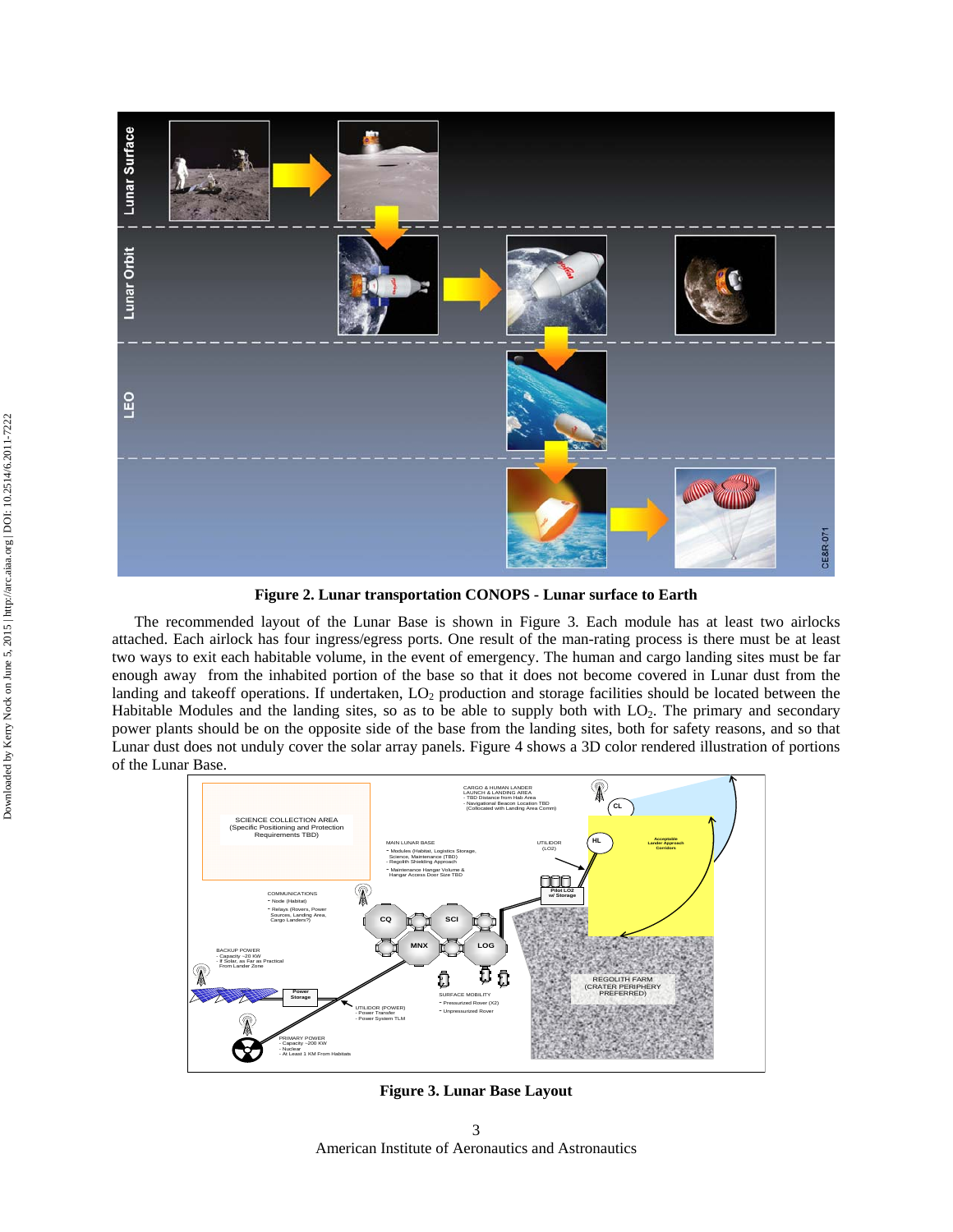

**Figure 4. 3D Lunar Base Rendering** 

### **B. Mars Exploration Transportation Architecture**

This architecture, which is the result of work funded by the NASA Institute of Advanced Concepts (NIAC) (Ref 3, 4) uses highly autonomous, solar-powered, xenon ion-propelled Astronaut Hotels, dubbed Astrotels; small aerocapture-capable Taxis vehicles for trips between Astrotels and planetary Spaceports; planetary Shuttles that transport crews to and from orbital space stations and planetary surfaces; and xenon ion-propelled low-thrust cargo freighters that deliver hardware, fuels and consumables to Astrotels and Spaceports. The Astrotels fly between Earth and Mars in resonant so-called "Escalator" orbits; one each for the 5 month trip to Mars (the Up Escalator orbit) and for the 5 month trip return to Earth (the Down Escalator orbit). These Astrotels and Taxis enable transportation of 10-person replacement crews between Earth and Mars. Astrotels continuously loop around the Sun in Escalator orbits between Earth and Mars, while Taxis fly hyperbolic planetary aerocapture trajectories between Astrotels and Spaceports. Two crews work on Mars with alternating periods of duty, each spending about 4 years there with crew transfers occurring about every 2 1/7 years. Also discussed is *in-situ* resource utilization infrastructure including Lunar Ice Mines, Water Tankers, and Phobos LOX plants and Tankers for the mining, production, processing, and transport of water into rocket propellants and its storage; the use of aerocapture to slow Taxis, without propulsion, at the planets; and finally, the estimated total life-cycle cost of this interplanetary transportation architecture.

Figure 5 is a sketch that illustrates the overall architecture of sustained Mars transportation operations for the Up Escalator orbit to Mars flight profile. Crews start at the bottom left with launch from Earth in a Shuttle that brings them to a Space Station in low Earth orbit (LEO) where they transfer to a Taxi that takes them to the Earth Spaceport. Another Taxi propulsively departs the Earth Spaceport via a multi-impulse delta-V with a perigee burn to place it on a hyperbolic trajectory to rendezvous with one of two Astrotels that continuously loop around the Sun in resonant orbits. Five months later, nearing Mars, the crew reenters the Taxi and departs the Astrotel, using a small propulsive delta-V that targets it to an aerocapture within the Martian atmosphere. Upon exiting the atmosphere, the Taxi is on a trajectory that takes it to Phobos orbit where it propulsively circularizes and rendezvous with the Mars Spaceport. At the Mars Spaceport, the crew transfers to a Mars Shuttle that takes it to the Mars Base on the surface for its 4 year tour of duty. Also shown in Figure 5 are the resource mining and transportation infrastructure elements at the Moon and at Phobos and low-thrust Cargo Freighters that transport fuel, consumables, and refurbishment, repair and upgrade (RRU) hardware throughout the transportation architecture.

Figure 6 is another sketch that illustrates just the return of a crew from Mars via the Astrotel. The returning crew leaves the Mars Spaceport in a Taxi via a hyperbolic trajectory to rendezvous with the Down Astrotel that provides a short trip to Earth. Nearing Earth, the crew departs the Astrotel in a Taxi via a hyperbolic trajectory targeted for an aerocapture maneuver in the Earth's atmosphere. The Taxi could then go to the Earth Spaceport or go directly to the LEO Spaceport where the crew transfers to an Earth Shuttle for a return to the earth surface. Note that a bridging transportation architecture was created from two different architectures generated by two separate organizations. Hence, the terminology used is different, but described in Section III.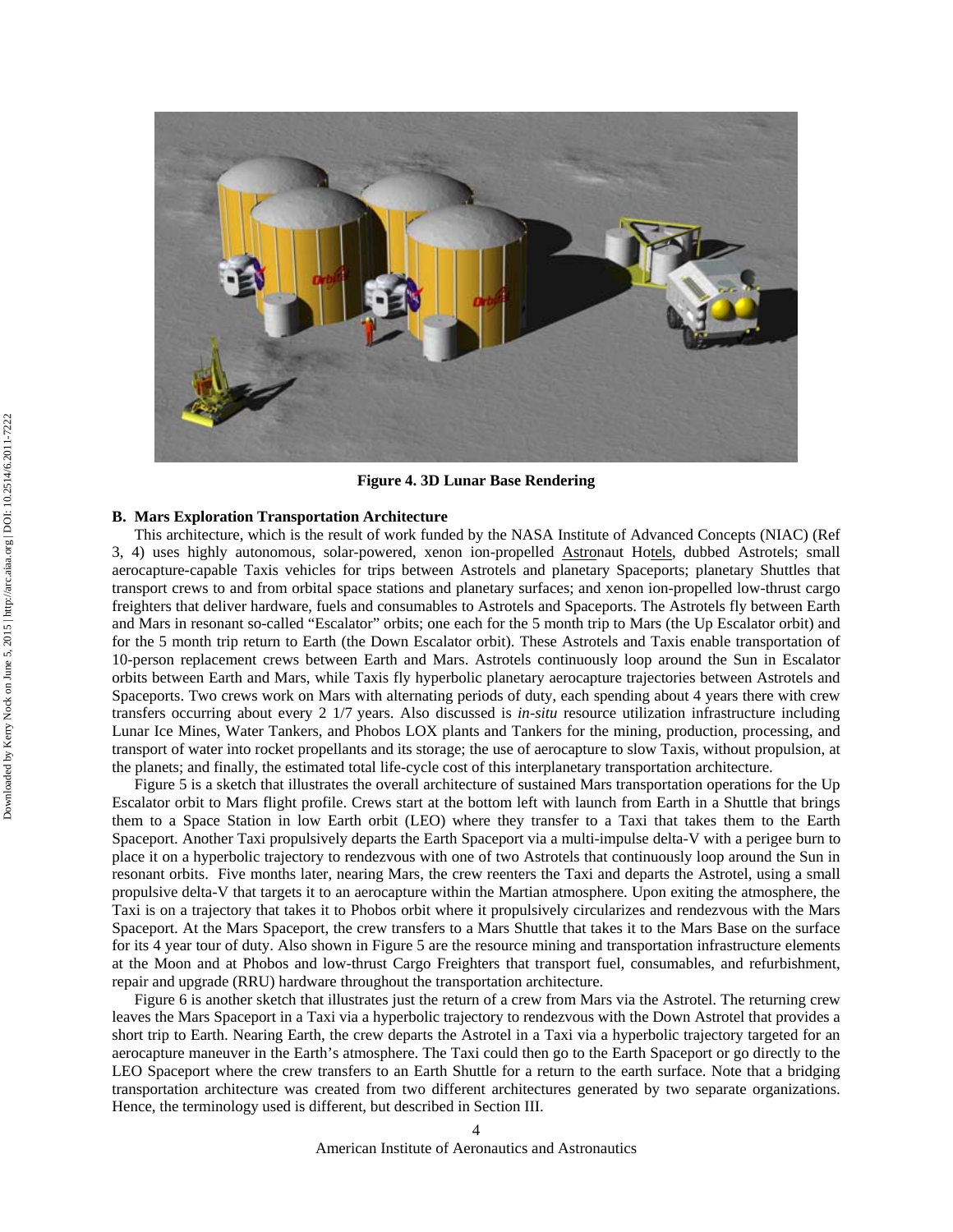

**Figure 5. Overall concept of operations for the Earth to Mars flight profile.** 



**Figure 6. Overview of crew transport from Mars to earth.** 

The application of these orbital, transport vehicle and resource systems concepts serve to reduce overall mission development costs and improve overall mission reliability and safety. Once launched into resonant orbits, Astrotels can orbit the sun indefinitely while they are periodically maintained, improved, supplied with orbit correction propellants, and their cosmic ray and solar-particle radiation protection increased. As new technologies are developed, they can be incrementally incorporated if they can be shown to reduce operating costs, increase reliability or improve safety.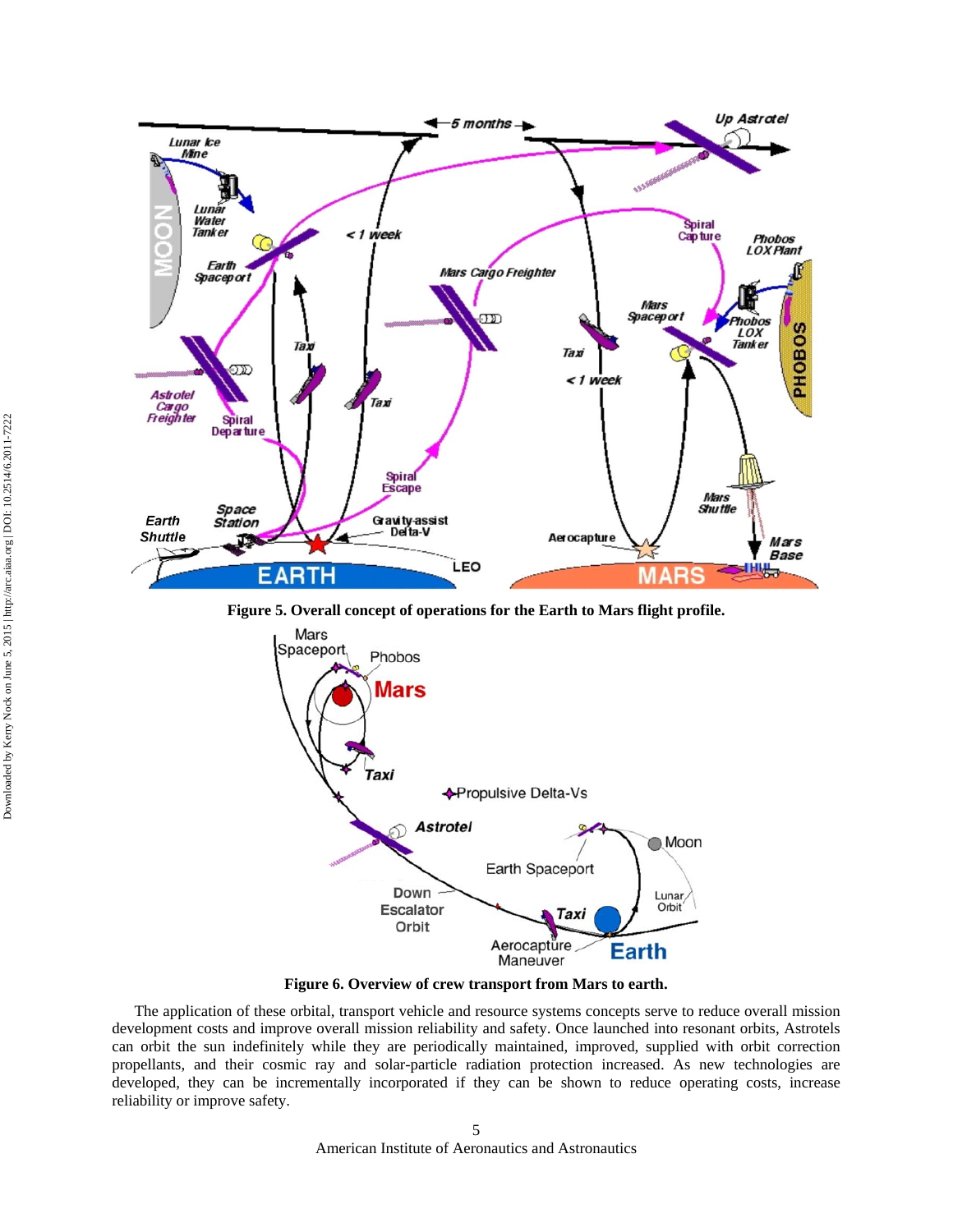# Downloaded by Kerry Nock on June 5, 2015 | http://arc.aiaa.org | DOI: 10.2514/6.2011-7222 Downloaded by Kerry Nock on June 5, 2015 | http://arc.aiaa.org | DOI: 10.2514/6.2011-7222

# **III. Bridging Mars Transportation Infrastructure**

The following sections describe each element of the bridging Mars transportation architecture and their heritage from the sustained lunar and Mars transportation architectures.

# **A. Human Interplanetary Transport (HIT)**

The Human Interplanetary Transport (HIT), also called the Astrotel in the sustained Mars architecture, will be derived from the Lunar habitat for crew accommodations. For the Escalator version of HIT, it will use a small solar electric propulsion system to carry out the periodic orbit corrections required. The resonant orbit HIT will be 60 mt without propellants or consumables. For the Stopover HIT a LOX/LH propulsions system will be utilized. The Stopover HIT will be 103 mt without propellants or consumables.

# **B. Earth and Mars Spaceports**

The Earth and Mars Spaceports will be derived primarily from the Human Interplanetary Transport (HIT) heritage. It, too, will have a small SEP system to carry out station-keeping and phasing orbit corrections. The Mars Spaceport will be required to have artificial gravity since the first crew to Mars will spend over a year there.

# **C. Taxi**

The Taxis will be Lunar CM/SEM-based with moderate lift-to-drag ratio (L/D) aerocapture capability at Mars and Earth. The desired aeroshell is a raked elliptical cone that would have a modest  $L/D$  ( $\sim$ 0.7). The aeroshell provides a large footprint for the crew module, propulsion systems and tanks behind it during aerocapture. Propulsion is LOX/LH. Crew accommodations will be Apollo-like in volume. Life support will be similar to Apollo but advanced in technology. Crew module design must account for g-load directions for propulsive maneuvers and for aerocapture, which may be different. Taxi mass is about 16 mt dry. The Taxi will have docking capability with the HIT and Earth/Mars Spaceports. It will also have a means, when docked, to maintain propellant temperatures to avoid boil-off.

### **D. Cargo Interplanetary Transport (CIT)**

There are two basic types of Cargo Interplanetary Transports (CITs), namely a Mars Cargo Freighter and a Astrotel (or HIT) Cargo Freighter as they are called in the sustained Mars architecture. All CITs will utilize large, high-power, high specific impulse electric propulsion systems. The CITs that carry out the Mars infrastructure buildup are larger than the CITs that sustain the Mars Base. It was assumed that the specific mass of the power and propulsion system is 8 kg/kW (split evenly between power and propulsion) and that the power to initial mass ratio is 10 W/kg. Thus a 4.4 MW SEP system will have an initial mass of 440 mt including 252 mt of cargo, 18 mt of solar array, 18 mt of propulsion systems, 20 mt of tanks, and 131 mt of propellant. A specific impulse of 5000 s is desired for the CITs that re-supply the HITs and a specific impulse of 10,000 s for the Mars CITs.

# **E. Human Mars Lander (HML)**

The Human Mars Lander (HML), also called the Mars Shuttle in the sustained Mars architecture, is HLL-based with the addition of an aeroshell for direct entry into the Martian atmosphere from Phobos orbit. Such an entry is quite benign as compared to the Space Shuttle entry into Earth's atmosphere. In fact, a low-L/D, Viking aeroshell can be used along with Advanced Flexible Reusable Surface Insulation (AFRSI - silicon impregnated blankets) that are used in the lower temperature regions on the Space Shuttle. It is desirable that the aeroshell be stowable for launch or be disposable once the vehicle has landed in order to minimize the cross-section area for launch. The HML carries both crew and a small amount of cargo (<10 mt) to the surface. Crew accommodations are Apollo-like except that shielding could be reduced since travel time to and from Mars is measured in hours. At the surface, it is refueled with Martian LOX/LH.

# **F. Cargo Mars Lander (CML)**

The Cargo Mars Lander (CML) is HML-based without the crew accommodation. It can take up to 15 mt to the surface and return 5 mt of Martian LH to Phobos if water is not found there.

### **G. Heritage of the Bridging Mars Transportation Elements**

The bridging Mars transportation architecture assumes the development of several new pieces of infrastructure that could have considerable design heritage with the Lunar and Mars Exploration Architectures. These elements include the following: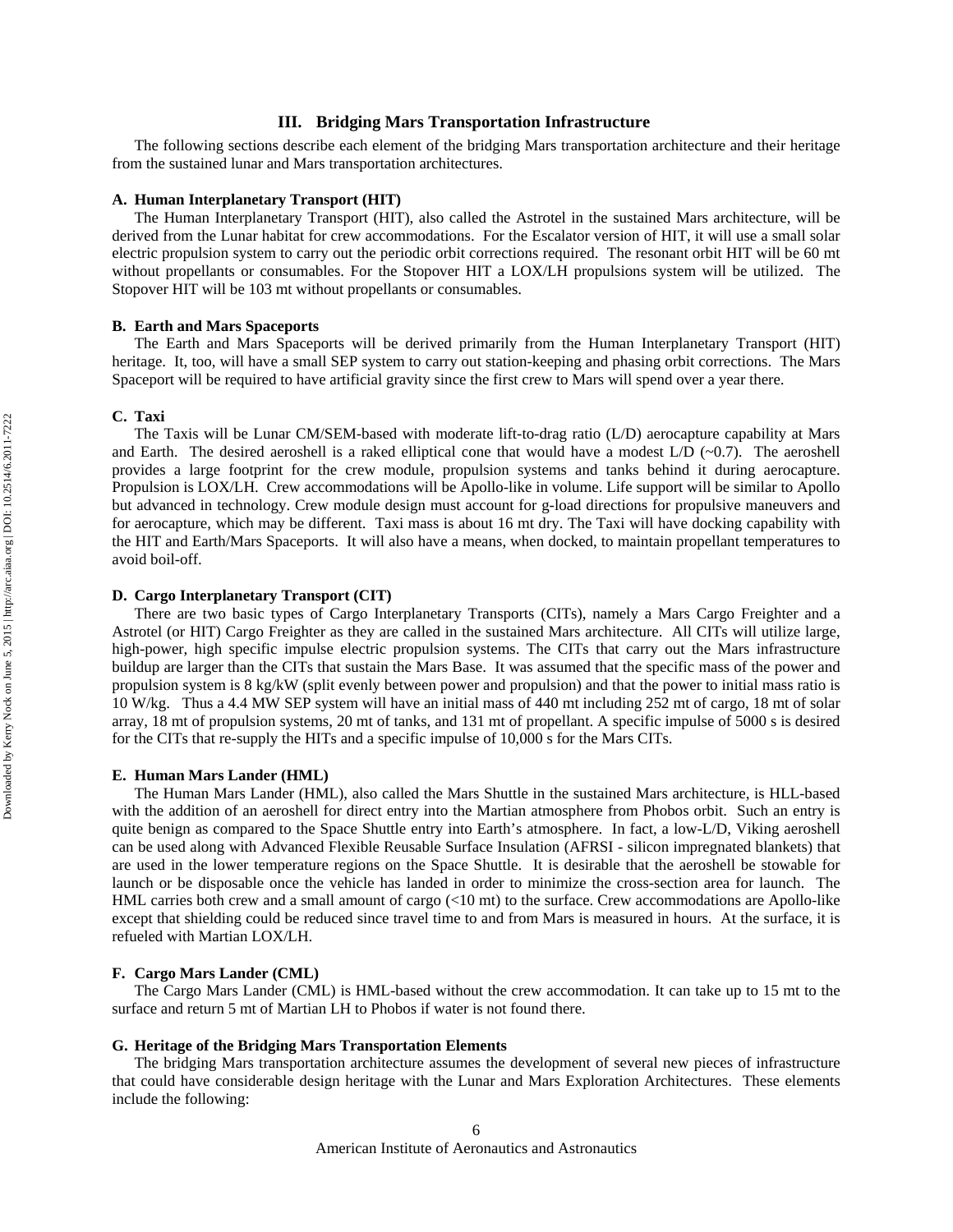| <b>Bridging Mars Architecture</b><br><b>Elements</b> | <b>Lunar Exploration</b><br><b>Architecture Design Heritage</b> | <b>Mars Sustained</b><br><b>Transportation Architecture</b><br><b>Design Heritage</b> |  |  |  |
|------------------------------------------------------|-----------------------------------------------------------------|---------------------------------------------------------------------------------------|--|--|--|
| Taxi with raked elliptical aeroshell                 | SEM propulsion & CM support<br>systems                          | Taxi                                                                                  |  |  |  |
| Human Interplanetary Transport (HIT)                 | Lunar Habitat,                                                  | Astrotel                                                                              |  |  |  |
| Human/Cargo Mars Lander (H/CML)                      | Human/Cargo Lunar lander                                        | Mars Shuttle                                                                          |  |  |  |
| Earth/Mars Spaceports                                | Lunar Habitat and HIT                                           | Earth/Mars Spaceports                                                                 |  |  |  |
| Mars Base                                            | Lunar Base                                                      | Mars Base                                                                             |  |  |  |
| Phobos Oxygen Plant                                  | Lunar Oxygen Plant                                              | Phobos Oxygen Plant                                                                   |  |  |  |
| Phobos Propellant Depot                              | None                                                            | Phobos Propellant Depot                                                               |  |  |  |
| Mars Surface Water Plant                             | None                                                            | Mars Surface Water Plant                                                              |  |  |  |
| Lunar Water Plant                                    | None                                                            | Lunar Water Plant                                                                     |  |  |  |
| Cargo Interplanetary Transport (CIT)                 | None                                                            | Astrotel and Interplanetary<br>Cargo Freighters                                       |  |  |  |

# **Table 1. Bridging Mars transportation elements**

# **IV. Transportation Architecture Assumptions, Strategies and Options**

In this section we describe the transportation architecture assumptions and strategies used in the development of the bridging architecture and the transportation options that have been explored including the focus of Mars operations, whether by telepresence or in person; Earth transportation node location; electric propulsion types; and the number and modularity of cargo vehicles.

# **A. Assumptions and Strategies**

There were several key assumptions and strategies that guided this effort. These include:

- $\Box$  Key themes are safety, feasibility and affordability and growth continuity
- Pre-positioning of vehicles, consumables, *in-situ* resource utilization (ISRU) hardware and transportation elements
- $\Box$  Significant and decisive robotic exploration at Phobos and/or Deimos to search for water and/or determine the nature of the regolith for oxygen production
- $\Box$  Reliance upon in-situ resources for propellants
- Crew-aided Phobos/Mars surface facility siting, construction, operation and verification
- $\Box$  Standard crew size of 10
- **Q** Propulsion Systems:
	- LOX/LH high-thrust propulsion (460s specific impulse, 266 kN thrust, 7:1 mixture)
	- High-power electric propulsion (0.3-4.4 MW and 5,000-10,000s specific impulse)

# **B. Options for the Focus of Mars Operations**

We explored two options for the focus of human Mars operations, namely, on the surface of Mars at the Mars Base or in a habitat at or near Phobos or some other high Mars orbit (HMO). This discussion is shown in the table below.

# **Table 2. Options for the focus of Mars operations**

Phobos or other HMO · Teleoperate exploration on

### **Mars Surface Base** · Teleoperate exploration on

- Mars surface Periodic planet-wide sorties to interesting Mars surface
- sites **Mars Human Lander carries** ascent propellant or Mars
- **Cargo Landers pre-position** propellants Zero-g environment requires
- artificial gravity (0.38-1.0 g)
- **Mars surface** Fixed site for direct human exploration
- **Water Plant for Lander** propulsion
- 0.38 g maximum, no way to increase if too small
- Option to grow food
- · Regolith for shielding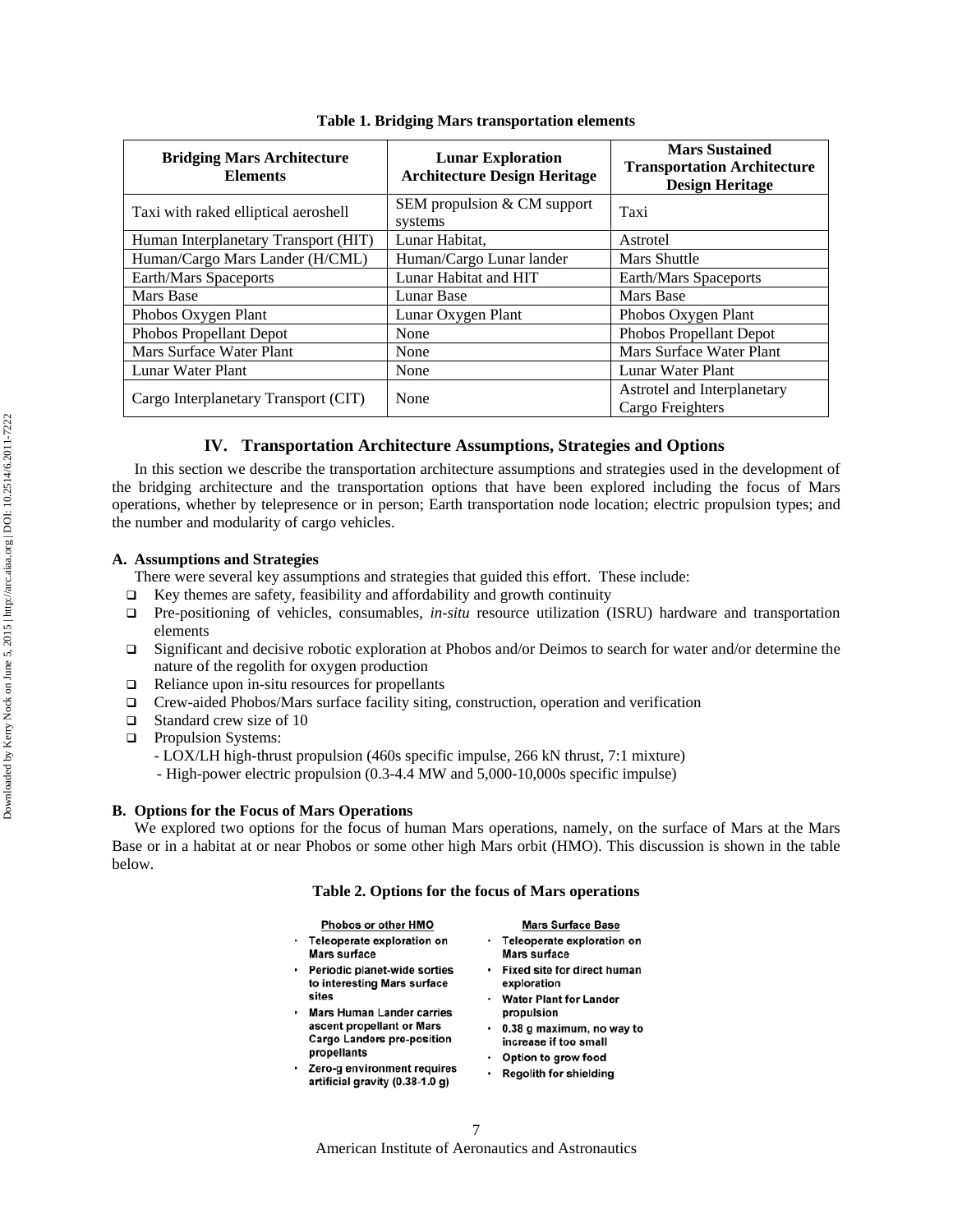Heavy emphasis on teleoperation of exploration on the surface of Mars is expected from either location since round-trip light time is very short, the crews are not expected to be large, and the range of exploration can be significantly extended by use of teleoperated robots with the use of virtual reality (VR) technology. Wherever the operator is located at Mars, they will be expected to have a very rich VR experience assuming even modest advancements in VR technology. If the crews are situated at the Mars Base, remote travel will be limited by pressurized rover range (measured in tens to hundreds of kilometers at the most). Using the human Mars Lander in a hopping mode from the Mars Base will require the use of a lander with a fixed aeroshell since the current lander concept uses a deployable aeroshell for entry that is stowed prior to launch for the Martian surface to reduce crosssection area and drag. Significant delta-V propellant will be required for planet-wide hops necessitating predeployment of propellant. Sorties mounted from Phobos will be able to access anywhere on Mars. Pre-deployment of propellant will be important when visiting unimproved sites. A Phobos focus requires artificial gravity capability to mitigate the zero-g conditions. Gravity could be set at any value, subject to structural and mass considerations, between Mars and Earth g-levels. The maximum g-level available on the Martial surface is 0.38. If future experiments show that this is too low for sustained, safe human operations one might require a non-Martian operations focus. A Mars focus offers more opportunity for growing food since more space may be available. A Mars focus also offers a somewhat less harsh radiation environment plus the possible use of regolith for shielding.

A basic and fundamental question came to mind while looking at these options, namely, why is it important for humans to actually be on the surface, especially in light of the expected rich teleoperation and VR environment? With VR technology, the crew will really feel that they are at some remote Martial site even without being there physically.

# **C. Earth Transportation Node Location Options**

Several node locations were identified and examined in a cursory fashion. The following bullets summarize some key features of each node.

- Low Earth Obit (LEO)
	- Highest delta-V for chemical propulsion
	- Geometry and phasing flexibility
- Earth/Moon Lagrange point (L-1)
	- Lower delta-Vs for escape to Mars
	- Geometry and phasing tied to Moon OK for Stopover technique
- Low Lunar Orbit (LLO)
	- High delta-Vs for escape to Mars
	- Geometry and phasing tied to Moon OK for Stopover technique
- High Earth Orbit (HEO)
	- Low delta-Vs for escape to Mars
	- Geometry and phasing flexibility facilitates Escalator orbit technique
- Moon Orbit Radius (MOR)
	- Low delta-Vs for escape to Mars
	- Geometry and phasing flexibility facilitates Escalator orbit technique
	- Energetically close to Lunar resources

Considerable past work (Ref. 3, 4) has characterized optimum spaceport locations, in terms of delta-V requirements, given a set of assumptions. Options for a Mars transportation architecture include LEO, L-1, Moon orbit radius (MOR) [free of Moon's gravity] or even LLO. What is optimum depends on assumptions, especially on existing infrastructure. With a resonant (Escalator) orbit transportation architecture, the LEO and MOR departure nodes provide the most flexibility for reaching the pre-positioned Human Interplanetary Transport vehicle on an Escalator orbit. A Taxi departs a pre-positioned (in longitude) Earth Spaceport in MOR since its location can be optimized in advance to provide the proper phasing for reaching the desired departure asymptote. Since LLO and L-1 are tied to the position of the Moon in its 28-day orbit, a node located at either means that the Taxi is almost never in the optimum point for reaching the desired hyperbolic asymptote. More importantly, if a crew departs on a Human Interplanetary Transport, orbit phasing, which can increase flight time, can be used to minimize any delta-V penalty when launching from the vicinity of the Moon. Long phasing orbits are not practical with a Taxi vehicle since it is not expected to have extensive shielding nor power and consumables on board.

Another consideration is the node proximity (energy-wise) to propellant resources when used. If there is extensive use of Lunar oxygen or water, a location nearby, in terms of energy, is attractive. Here L-1, LLO or MOR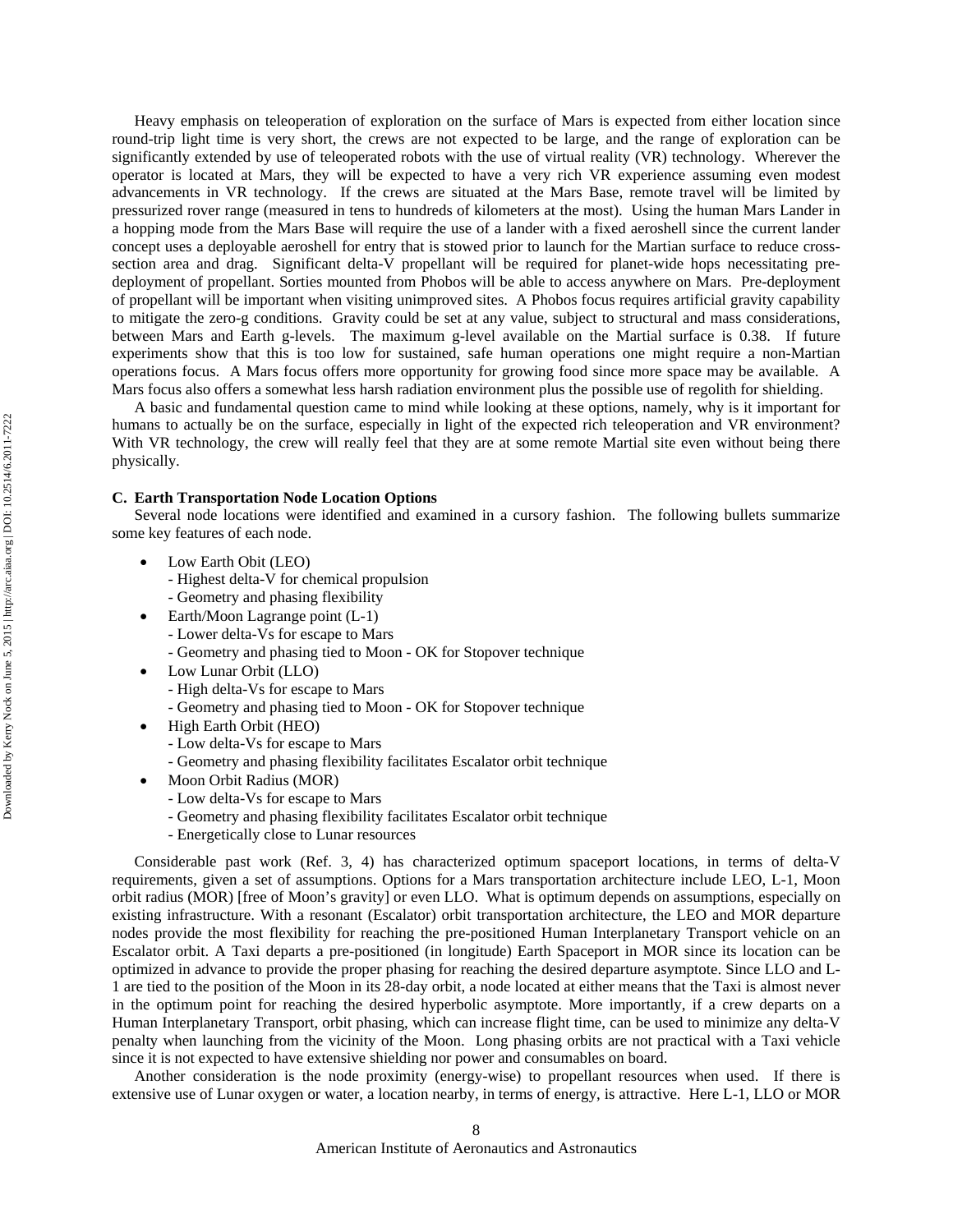all make sense. Since we have focused on an eventual resonant orbit transportation architecture, we assumed the use of MOR as the transportation node since it can easily be moved with very low delta-V and is energetically close to the Moon.

### **D. Electric Propulsion Options**

There are two options that should be studied further in the future. These include the use of a Hall-thruster, Lunar Cargo vehicle-based stage for taking Cargo Interplanetary Transports out of Earth orbit. Another is the trade-off between one large CIT versus three smaller CITs, that depart at the same time, during the early infrastructure buildup.

**Hall Stage.** A high-thrust, Hall-powered stage, based on the Lunar Cargo vehicle, could reduce CIT spiral time by a significant amount (factors of two to four). This would result in more time available for refurbishment and reloading of CITs after their return to Earth. The use of a high-thrust stage would also reduce radiation damage to the CIT and its cargo caused by spending long periods within the Earth's trapped radiation belts. It is desirable that the Hall stage be able to return to LEO after boosting a CIT out from LEO. The use of a Hall stage would require a re-optimization of CIT power level and thruster size.

**Number of Cargo Vehicles and their Modularity.** There is a trade off of the use of one large CIT versus three smaller CITs for Mars cargo transport. In the buildup of infrastructure at Mars, where large amounts of propellant and hardware are being transported, large cargos and large CITs are required. Once sustained operations are reached, however, much smaller cargo loads are required that require smaller CITs (lower power, fewer or smaller thrusters). Several smaller CITs were examined in the infrastructure buildup so that when sustained operations are reached, the same size CIT vehicle is sufficient.

# **V. Bridging Mars Transportation Architecture**

This architecture initiates two Human Interplanetary Transports (HITs) onto Escalator orbits between Earth and Mars. One orbit, dubbed the Up Escalator Orbit (UEO), provides short, 5-month trips to Mars. The other orbit, dubbed the Down Escalator Orbit (DEO), provides 5-month trips back to Earth. In this section we summarize the key elements of this architecture, describe the needed infrastructure, and illustrate its CONOPS profile.

# **A. Key Elements of the Bridging Architecture**

The following list summarizes the key elements of the bridging Mars transportation architecture.

- 1. Preposition HIT with spare Taxi vehicles into both Up and Down Escalator orbits
	- SEP cargo vehicle (1.3 MW) delivery
	- Emplacement of both prior to Crew-1 departure from Earth
- 2. Preposition Mars base and Phobos infrastructure via CITs (1-3 MW depending on number of vehicles)
	- Cargo includes Mars Spaceport (HIT heritage), two Human Mars Landers, two Cargo Mars Landers, initial propellant for Crew-1, Mars Base infrastructure, Fuel Depot for Phobos, etc.
	- Two large vehicles or six smaller vehicles sized for sustained operations.
- 3. Crews depart from Earth and Mars via taxis on hyperbolic trajectories for rendezvous with HITs during flyby.
- 4. Crew-1 takes about 1 year establishing Mars and Phobos infrastructure and validates Human Mars Lander operation from Mars Spaceport at Phobos.
- 5. If all is well, Crew-1 visits the Mars Base for ~1 year.
- 6. Crew-2 arrives and goes to Mars Base soon thereafter.
- 7. Continual CIT re-supply of Mars and Escalator orbit HITs.
- 8. Crews transition from 2.9-year tours to 5.1 years (4.2 years at Mars Base).

### **B. Needed Infrastructure**

The needed infrastructure for this architecture is listed below: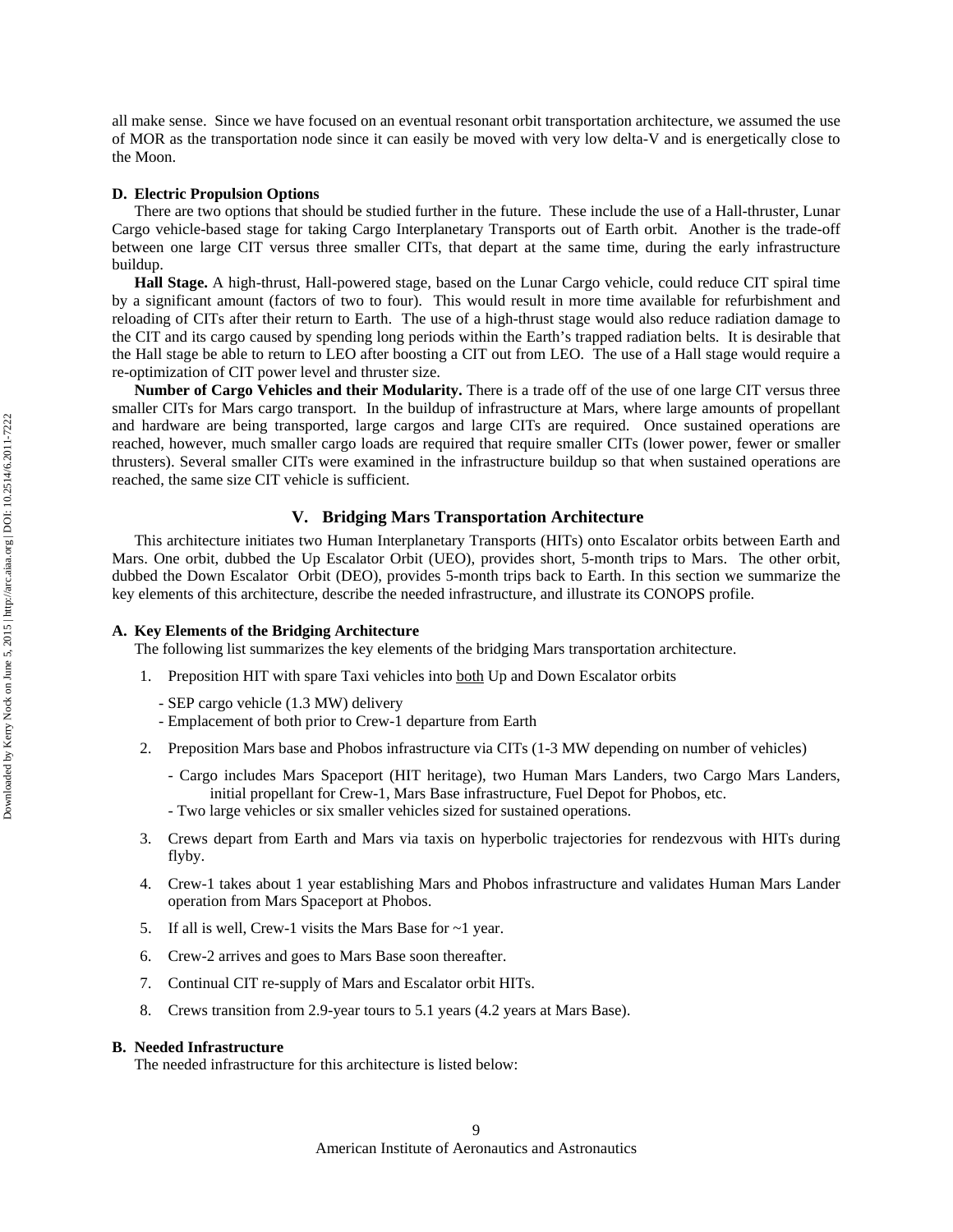# **Earth/Moon**

- Earth Spaceport at Moon Orbit Radius (MOR)
- Propellant depot at Earth Spaceport
- Spare Taxi located at Earth Spaceport
- Two (3 MW) or six (1 MW) LEO-based CITs for transport of cargo to Mars
- Two (0.3-1.3 MW) LEO-based CITs for transport of cargo to HITs
- Lunar Water Production Facility

# **Mars/Phobos**

- Mars Base
- Water Production Facility at Mars Base
- Mars Spaceport located near Phobos
- Propellant depot at the Mars Spaceport
- Spare Taxi at the Mars Spaceport
- Phobos Oxygen Production Facility
- Two Human Mars Landers (one spare)
- Two Cargo Mars Landers (will transport hydrogen to Mars Spaceport)

# **Escalator Orbits**

- HIT on each of the Up and Down orbits
- Spare Taxi vehicle at each HIT

# **C. Concept of Operations (CONOPS) Profile**

Figure 7 illustrates the CONOPS profile for example years 2040 through 2058. Because it would be too complex and confusing to have all the transportation elements shown overlaid on the Earth and Mars orbits, we have chosen to display these vehicles as they travel to and from Mars overlaid on several Earth and Mars orbits shown as horizontal lines (Earth – green dashed line and Mars – red dashed line). The tick marks on the vertical axis are 1 Astronomical Unit (AU). Mars is shown at its average of 1.52 AU from the sun or 0.52 AU from Earth. Detail orbit data really corresponded to dates from 2010 to 2028, however, we added 30 years to each date that will result in almost the same planetary geometry and resulting delta-Vs. The top two, red Sine-wave-like lines illustrate the motion of the Up (top) and Down (bottom) Escalators as they flyby Earth and Mars for more than 15 years of operation.

# **Mars Bridging Architecture CONOPS**





American Institute of Aeronautics and Astronautics 10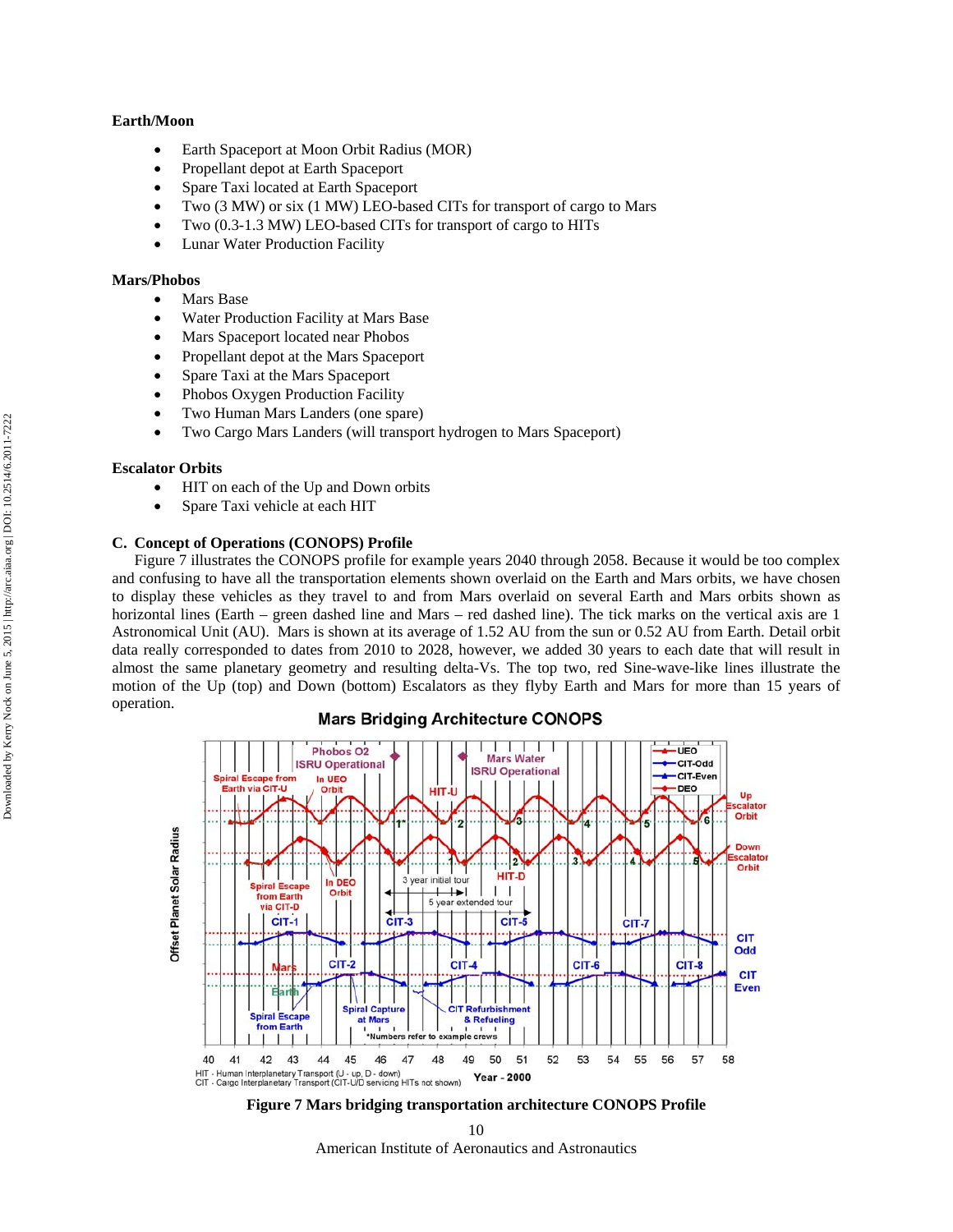The dark green numerals adjacent to the Escalator orbits refer to crew transfers going to or coming from Mars. Crews only occupy the HITs during the short flight durations (~5 months) between the planets. The bottom two sets of lines illustrate the CITs that initially buildup the Mars infrastructure and then sustain it.

In this architecture, the HITs are mated to 1.3 MW SEP CITs for transfer to their eventual Escalator orbits. Spiral departure requires about 265 days followed by over 270 days of powered SEP thrusting. About 670 days from Earth, a 30 day powered thrust phase brings the CIT/HIT combination into the Escalator orbit (see in Figure 7 for the points in each transfer where UEO or DEO orbits are achieved). After leaving the HIT in the proper orbit, the CIT returns to Earth, which requires about 300 days. HITs must carry out periodic and autonomous orbit corrections using their onboard SEP systems. Most thrusting occurs during times when crews are absent from the HIT. The Up Escalator HIT is placed into its orbit one full opportunity before it is to be used by a crew. The Down Escalator HIT is placed into its orbit two full opportunities before its use. This is to ensure that the Down Escalator HIT is in place and operating properly before the first crew departs for Mars. Onboard each HIT is a small SEP system (150kW, 5,000s specific impulse) to execute the periodic trim delta-Vs to keep the orbit in a continuous cycle between Earth and Mars.

In the meantime, CITs begin spiraling out from Earth (LEO) with their Mars-bound cargos. Each CIT requires about 190 days for Earth spiral departure, about 400 days of interplanetary flight, of which about 200 are thrusting, and about 50 days of spiral capture at Mars into a Phobos orbit. Once at Phobos, they will unload cargo robotically and return to Earth. Without cargo the spiral departure is less than one day followed by 400 days of interplanetary flight to Earth. Spiral capture at Earth (to LEO) only takes about 17 days. One CIT leaves at every opportunity requiring at least two CITs. Each CIT has about 230-290 days of time between reflight that can be used for refurbishment, refilling and cargo loading.

Before crew departure from Earth there will already be considerable infrastructure in place at Mars including:

- Mars Spaceport
- Cargo Mars Landers (2)
- Human Mars Landers (2)
- Phobos and Mars ISRU Systems
- Taxi (spare) and Augmentation Tanks
- Consumables (4-years closed-loop ECLSS)
- Repair Refurbishment, and Upgrade (RRU) hardware
- Propellants

In addition there will be considerable Mars Base hardware in place at Phobos including:

- Habitat (1)
- Washdown Facility (2)
- Power Generation, Storage and Management (2 each 120 kW sets)
- Crane and Trailer
- Base and Mobile Laboratories
- Teleoperated Robots (5)

The first crew (Crew-1) departs Earth via a Taxi (CM/SEM-based with aerocapture capability) from the Earth Spaceport located in an orbit similar to the Moon's at Moon Orbit Radius (MOR). The Taxi executes a small burn (200-1000 m/s) to reduce the perigee of its orbit and to provide the proper phasing between the hyperbolic flyby of the HIT and the Taxi. The flight toward Earth can require several days depending on the time of launch within the launch period, which itself could be several days. A midcourse delta-V may be required between zero and 900 m/s for a total delta-V between MOR and perigee of 1000-1100 m/s. A perigee delta-V of about 1500 m/s (January 2046 opportunity) is required to inject the Taxi on its hyperbolic transfer toward the Up Escalator orbit HIT. The Taxi arrives at the HIT about 5 days later at which time it carries out a small rendezvous delta-V (<20 m/s) and then docks with the HIT. The crew then enters the HIT for its 5-month trip to Mars. A few days (~5-7) before arriving at Mars the crew enters a Taxi (one of two that are docked) and departs the HIT with a small deflection delta-V that targets the Taxi for atmospheric entry and aerocapture. Reaching Mars, the Taxi enters the atmosphere and begins an aerocapture maneuver, which is characterized by descent to about 45 km altitude, constant altitude, bankmodulated, aerocruise to deplete speed, and ascent and escape from the atmosphere with sufficient energy to ascend to the Phobos orbit. Once at Phobos Orbit Radius (POR), the Taxi executes a small delta-V (700-800 m/s) to circularize its orbit. It then docks with the Mars Spaceport that has been pre-positioned in orbit near Phobos.

Two each Mars Cargo and Human Landers will be pre-positioned at the Mars Spaceport. The Cargo Landers (payload to Mars surface of about 20-30 mt) will have the capability for trips to and from the Martian surface to deliver cargo for setting up a base. The Cargo Mars Lander also has the ability to return about 5 mt of cargo to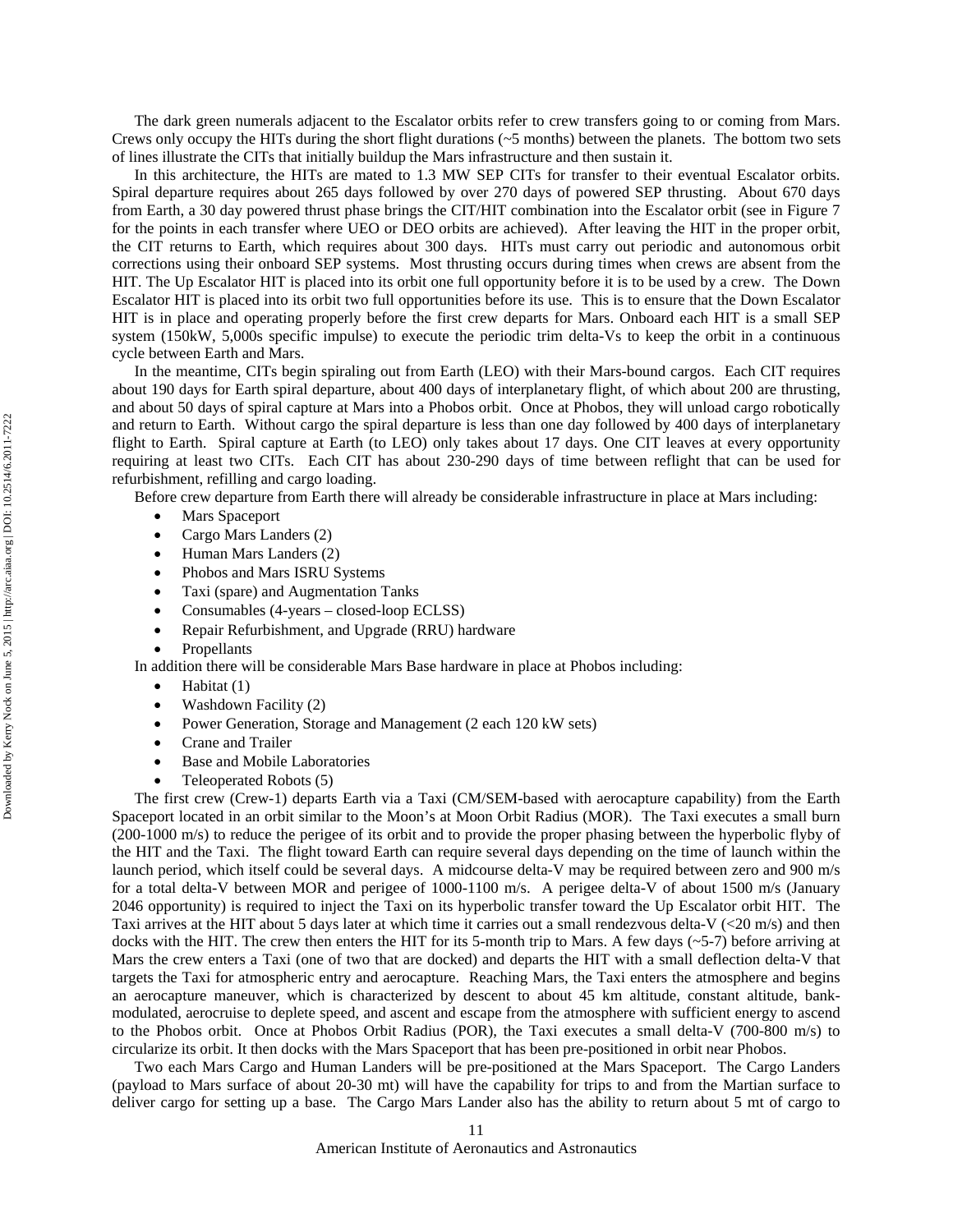Phobos, which could be liquid hydrogen produced at the Mars Base if water is not available at Phobos. The Human Mars Lander (with a 10 mt cargo capability) will be able to be refueled on Mars, using previously emplaced or produced propellants for return to Phobos.

In this architecture the first crew spends its first 10 months at the Mars Spaceport (which utilizes artificial gravity) teleoperating cargo lander unloading operations on the surface of Mars. In addition, Crew-1 will build the Phobos infrastructure especially the Phobos Oxygen Production Facility that should be operational at this time. Because there is little light-time delay, as compared to even Earth's Moon from the Earth, Crew-1 can begin teleoperating robots involved in the siting, constructing and operating key elements of the Base infrastructure and water production facilities. The Human Mars Lander can be launched, uncrewed, from Phobos, and be landed at the Mars Base location and off-load cargo. Afterward, it could be refueled and launched back to Phobos. This operation provides a good validation of both entry and launch capabilities and performance before it is ever crewed.

After being assured that all infrastructure is in place for the first visit to the Martian surface, the crew enters the Human Mars Lander (HML), docked at the Mars Spaceport, and executes a single delta-V that targets the lander to direct entry near the Mars Base. This first crew spends about 14 months on the surface of Mars exploring and monitoring the setting up of newly arrived hardware and supplies. Just before the first crew travels to the Mars Base the third CIT arrives at Phobos. Although the Mars Water Production Facility is expected to be operating at this time, it is not assumed operational until the second crew arrives. At the end of its Martian surface visit the crew enters the HML, which has been refueled by pre-positioned propellants, and returns to the Mars Spaceport. Upon arrival, the crew spends the next two months preparing to depart Mars. The crew oversees the refueling (from prepositioned propellants) of the Taxi, which, for this opportunity will not require additional augmentation tanks. A few hours before the Down Escalator HIT arrives at Mars periapsis, the Taxi departs the Mars Spaceport headed toward a 200 km periapsis where it will execute a large delta-V to place it onto a hyperbolic rendezvous trajectory with the HIT. About 5 days later, the Taxi does a small delta-V to rendezvous with the HIT.

Once docked, the crew exits the Taxi and enters the HIT where they will spend the next 5 months on their way back to Earth. During this time they will oversee the repair, refurbishment, and upgrade of HIT hardware and carry out the stowage of cargo that has arrived via the small CITs dedicated to HIT resupply. These small CITs resupply each HIT every other opportunity. A few days out from Earth the crew prepares to leave the HIT. They enter a Taxi and execute a small deflection maneuver targeting the Taxi to an Earth aerocapture maneuver. This aerocapture maneuver could place the Taxi in a near LEO orbit or onto an elliptical trajectory to the Earth Spaceport in MOR where the Taxi orbit is circularized.

A few months after Crew-1 departed Mars, Crew-2 arrives at Mars via the Up Escalator HIT. In this architecture, crew tours could start at about 3 years, which would mean only 10 crew at a time at the Mars Base and no overlap between crews. After sufficient experience has been gained with the Martian gravity and environment, crew tours could be extended to 5 years. A 5-year tour would enable almost 20 crew continuously at the base, each having almost 4 years on the surface.

### **D. Mars Infrastructure Buildup**

The following tables describe the cargo manifests for the CITs supporting Mars. Table 3 shows the buildup of the Mars Base infrastructure as a function of CIT and its arrival date. Table 4 shows the buildup of other important infrastructure at Mars by the same CITs.

### **VI. Results**

The following tables and discussion reviews the results of the bridging CONOPS in terms of pre-deployed hardware, required size of cargo vehicles, and crew times.

### **A. Infrastructure and Logistics Buildup**

The following table compares the buildup of the Mars infrastructure before the first crew departs Earth. The Mars Base centered CONOPS has over 90 mt more of infrastructure delivered before the first crew departs Earth. This high level of pre-deployed material shows that we will be well prepared and have high confidence in success before the first crew's journey begins.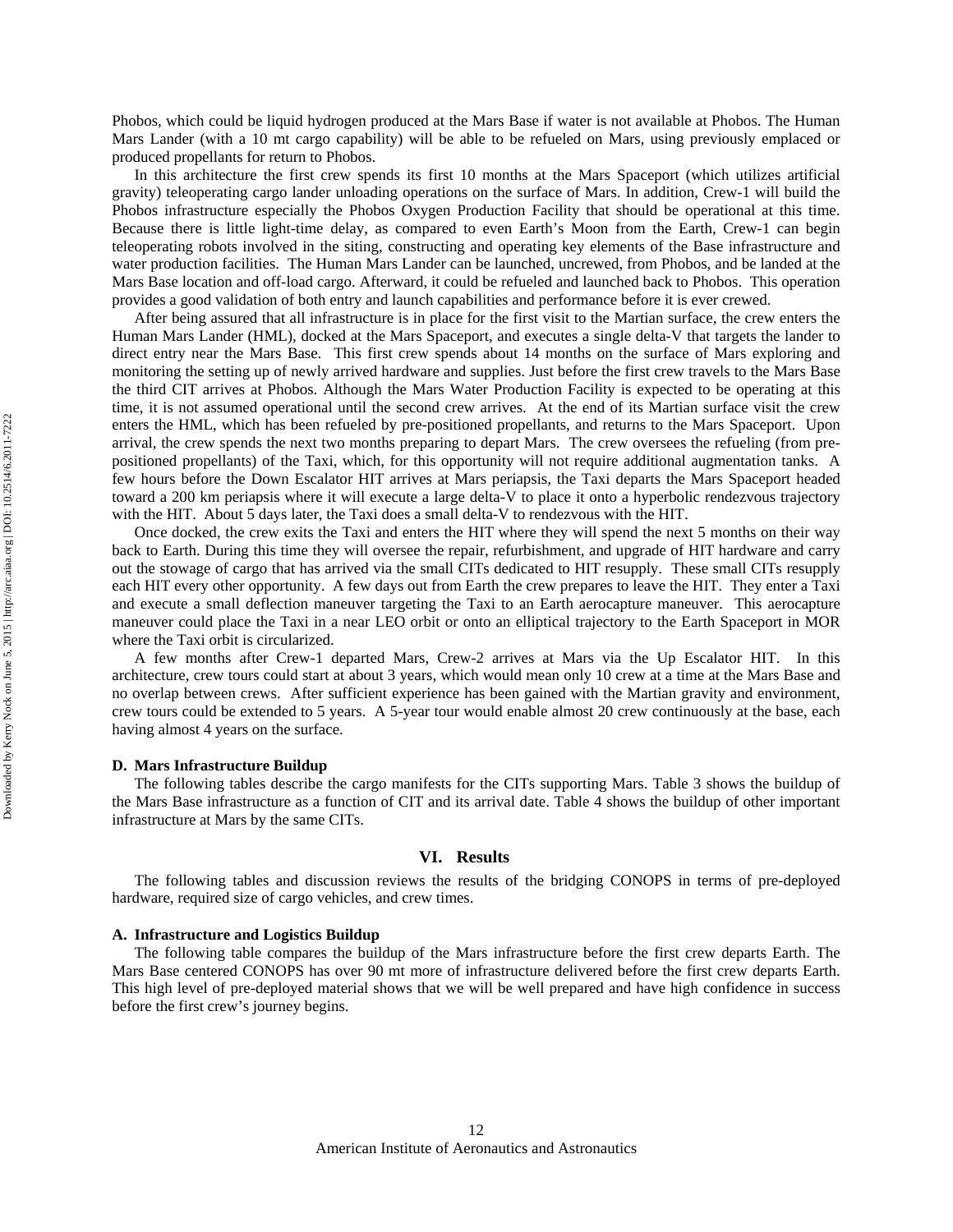# **Table 3 Mars Base Buildup**

| <b>Mars Base Systems</b>                                                                                                       | # of Units | Unit Mass,        | Total Mass,<br>mt  | $CIT-1$            | $CIT-2$                      | CIT-3 | $CIT-4$             | CIT-5              | CIT-6 | $CIT-T$                     | CIT-8            |
|--------------------------------------------------------------------------------------------------------------------------------|------------|-------------------|--------------------|--------------------|------------------------------|-------|---------------------|--------------------|-------|-----------------------------|------------------|
| Cargo Payloads, mt---><br>Arrival Date --- >                                                                                   |            |                   |                    | 166.6<br>11-Dec-42 | 166.2<br>11-Jan-45 20-Feb-47 | 166.3 | 166.3<br>4-May-49   | 162.8<br>20-Jul-51 | 48.3  | 38.2<br>18-Sep-53 30-Oct-55 | 38.2<br>8-Dec-57 |
| <b>Life Critical Systems</b><br>Habitat                                                                                        |            | 38.5              | 154.0              |                    | 1                            |       |                     | 3                  |       |                             |                  |
| Washdown facility                                                                                                              |            | 0.9               | 1.8                |                    | $\overline{2}$               |       |                     |                    |       |                             |                  |
| Life Critical Systems Subtotal<br><b>Mission Support Systems</b>                                                               |            |                   | 155.8              |                    |                              |       |                     |                    |       |                             |                  |
| 120 kW Power Source (solar array @100W/kg)<br>Power Management, Distribution and Maintenance<br>Energy Storage (NRFC packages) | 2<br>2     | 1.2<br>0.3<br>1.0 | 2.4<br>0.6<br>2.1  |                    | 1                            |       |                     |                    |       |                             |                  |
| Suitup/Maintenance Facility<br><b>Pressurized Rover</b>                                                                        | 2<br>3     | 1.8<br>9.1        | 3.6<br>27.3        |                    |                              | 1     | 1<br>$\overline{2}$ |                    | 1     |                             |                  |
| Open Rovers<br>Inflatable Shelter w/Airlock<br>Crane                                                                           | 3<br>10    | 1.0<br>0.5<br>5.0 | 3.0<br>5.0<br>10.0 |                    | 1                            | 5     | $\overline{2}$      |                    |       |                             |                  |
| Trailer                                                                                                                        | っ          | 2.0               | 4.0                |                    | 1                            |       |                     |                    |       |                             |                  |
| Mission Support Systems Subtotal<br><b>Science and Exploration Systems</b>                                                     |            |                   | 58.0               |                    |                              |       |                     |                    |       |                             |                  |
| <b>Base Laboratory</b><br>Mobile Laboratory                                                                                    | 2<br>3     | 13.6<br>9.1       | 27.2<br>27.3       |                    | 1<br>1                       |       |                     | 1                  | 1     |                             |                  |
| 200 m Drill<br>10 m Drill<br>UAV                                                                                               |            | 2.3<br>0.1<br>0.3 | 2.3<br>0.3<br>0.9  |                    |                              |       | 2<br>$\overline{2}$ |                    |       |                             |                  |
| <b>Teleoperated Robots</b><br><b>Weather Station</b>                                                                           | 10         | 0.2<br>0.2        | 2.0<br>1.0         |                    | 5                            | 5     | 5                   |                    |       |                             |                  |
| Science and Exploration Systems Subtotal<br><b>Total Base</b>                                                                  |            |                   | 61.0<br>274.8      |                    |                              |       |                     |                    |       |                             |                  |

# **Table 4 Other Mars Infrastructure**

| Other Mars Infrastructure                    | #   | Ĕ<br><b>Jnit Mass</b> | Total Mass,<br>mt | <b>CIT-1</b> | $CIT-2$ | CIT-3          | $CIT-4$ | CIT-5          | CIT-6 | <b>CIT-7</b>   | CIT-8          |
|----------------------------------------------|-----|-----------------------|-------------------|--------------|---------|----------------|---------|----------------|-------|----------------|----------------|
| Cargo Mars Landers                           |     | 13.0                  | 26.0              |              |         |                |         |                |       |                |                |
| Human Mars Landers                           |     | 17.0                  | 34.0              |              |         |                |         |                |       |                |                |
| Phobos Oxygen Production Facility            |     | 10.0                  | 10.0              |              |         |                |         |                |       |                |                |
| Mars Spaceport (with artifical g)            |     | 60.0                  | 60.0              |              |         |                |         |                |       |                |                |
| Mars Water Production Facility               |     | 5.0                   | 5.0               |              |         |                |         |                |       |                |                |
| Phobos Propellant Storage Depot              |     | 2.0                   | 2.0               |              |         |                |         |                |       |                |                |
| Taxi (Spare)                                 |     | 16.0                  | 16.0              |              |         |                |         |                |       |                |                |
| <b>Taxi Augmentation Tanks</b>               | 10I | 6.6                   | 66.0              |              |         | $\overline{2}$ |         | $\overline{2}$ |       | $\overline{2}$ | $\overline{2}$ |
| Consumables, mt                              |     |                       | 139.0             | 15.0         | 15.0    | 15.0           | 20.0    | 20.0           | 14.0  | 20.0           | 20.0           |
| Repair, refurbishment & Upgrade Hardware, mt |     |                       | 40.0              | 5.0          | 5.0     | 5.0            | 5.0     | 5.0            | 5.0   | 5.0            | 5.0            |
| Propellants, mt                              |     |                       | 279.0             | 42.0         | 15.0    | 115.0          | 107.0   |                |       |                |                |
| <b>Total Other</b>                           |     |                       | 677.0             |              |         |                |         |                |       |                |                |

# **Table 5 Infrastructure and Logistics Buildup Prior to Crew-1 Departure from Earth**

| <b>Infrastructure and Logistics</b><br>$(CIT-1 & 2)$ | <b>Bridging</b><br>Architecture,<br>mt |  |  |  |
|------------------------------------------------------|----------------------------------------|--|--|--|
| Mars Base                                            | 76.1                                   |  |  |  |
| Other Infrastructure                                 | 159.6                                  |  |  |  |
| <b>Cycling Vehicles</b>                              | 120.0                                  |  |  |  |
| Subtotal Infrastructure                              | 355.7                                  |  |  |  |
| Consumables                                          | 30.0                                   |  |  |  |
| Repair, Refurbishment & Upgrade H/W                  | 10.0                                   |  |  |  |
| Propellants                                          | 57.0                                   |  |  |  |
| Subtotal Logistics                                   | 97.0                                   |  |  |  |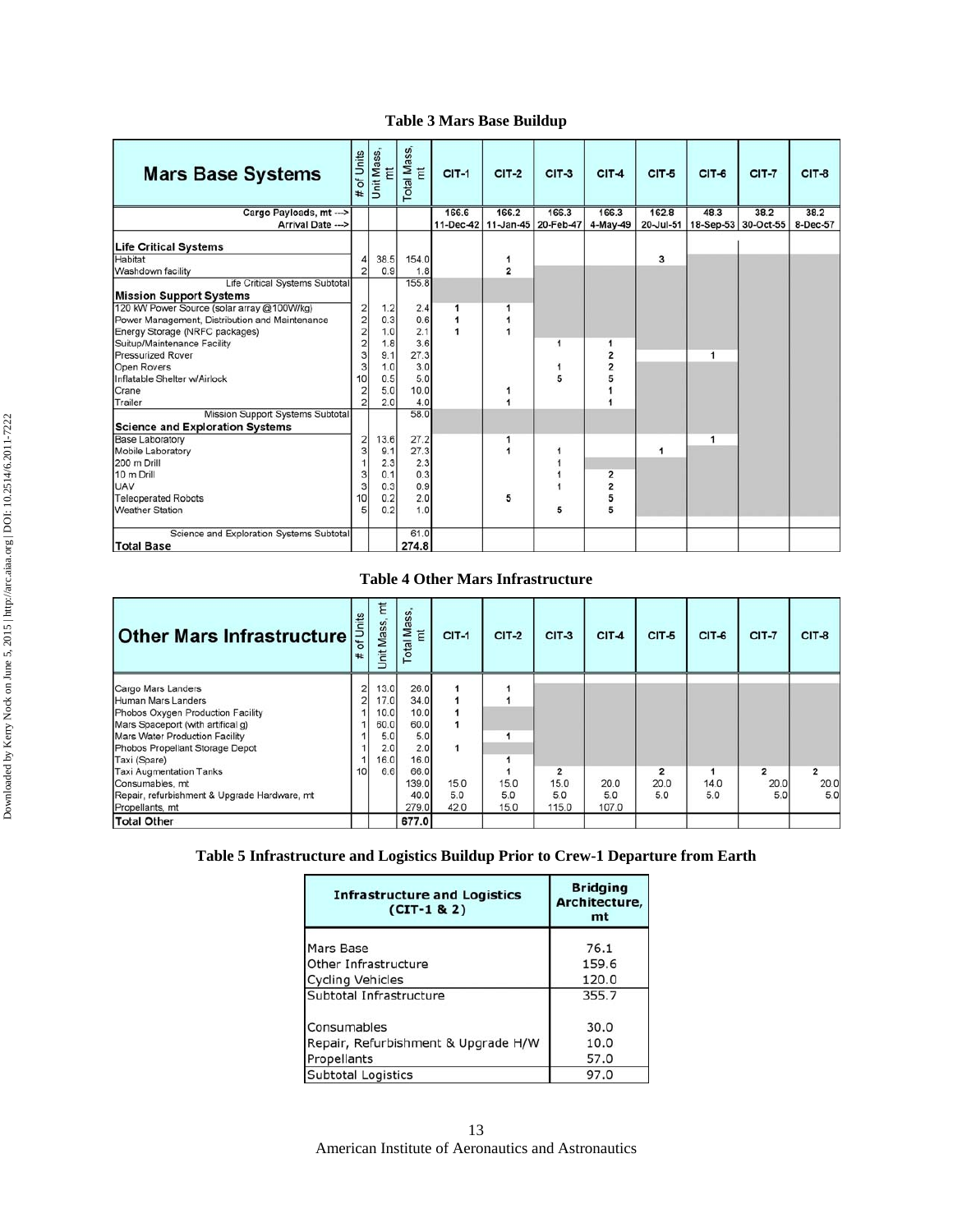# **B. Cargo Interplanetary Transport**

In the following table one can see that the maximum cargo size during infrastructure buildup is about 167 mt. This results in a SEP system power level that is 2.1 MW larger and a CIT that is 8 mt larger (at 4 kg/kW) than needed in the sustaining architecture.

| <b>Mars Cargo Interplanetary</b><br><b>Transports</b> | <b>Bridging</b><br><b>Architecture</b> |  |  |  |
|-------------------------------------------------------|----------------------------------------|--|--|--|
| <b>Buildup</b>                                        |                                        |  |  |  |
| Maximum Payload, mt                                   | 166.6                                  |  |  |  |
| Power Level, MW                                       | 2.9                                    |  |  |  |
| Total Mass Delivered (8 trips)                        | 677.0                                  |  |  |  |
| <b>Sustaining</b>                                     |                                        |  |  |  |
| Payload, mt                                           | 38.2                                   |  |  |  |
| Power Level, MW                                       | 0.84                                   |  |  |  |

**Table 6 Cargo Interplanetary Transport** 

# **C. Crew Time**

The following chart lists crew times (total tour, time on Mars surface, and space flight time) for the Mars bridging transportation architecture. We show both the minimum time and the times for sustained operations where crews would actually overlap.

| <b>Crew Times</b>             | <b>Bridging</b><br><b>Architecture</b> |  |  |  |  |
|-------------------------------|----------------------------------------|--|--|--|--|
| <b>Total Crew Tour</b>        |                                        |  |  |  |  |
| Minimum, years                | 2.9                                    |  |  |  |  |
| Sustained, years              | 5.1                                    |  |  |  |  |
| <b>Crew Mars Surface Tour</b> |                                        |  |  |  |  |
| Minimum, years                | 2.1                                    |  |  |  |  |
| Sustained, years              | 4.3                                    |  |  |  |  |
| <b>Crew Flight Time</b>       |                                        |  |  |  |  |
| Earth to Mars, days           | 150                                    |  |  |  |  |
| Mars to Earth, days           | 150                                    |  |  |  |  |

**Table 7. Crew tours of duty** 

# **VII. Robotic Precursor Missions**

Several robotic precursor missions were identified that would provide key information for further architecture development. These include:

- Lunar South Pole Lander/Hopper
- Lunar ISRU Experiments
- Phobos Orbiter-Lander
- Phobos IRSU Experiments
- Mars Surface ISRU Experiment Lander

In the following sections we briefly list the instruments/experiments that could be considered for these robotic precursor missions and we briefly describe a typical mission scenario.

# **A. Lunar Lander/Hopper**

- Rover for sample collection and site survey
- Gamma ray or Neutron Spectrometer for hydrogen detection and bulk abundance measurement
- Drill  $(>2 m)$
- Oven(s) with evolved gas analyzer(s)
- Subsurface Sounding Radar
- Visible/IR Imagers
- Laser-induced breakdown spectroscopy (LIBS) for remote surface composition analysis

Mission Profile: Land at multiple sites (2-3) making measurements and doing site surveys if measurements are promising.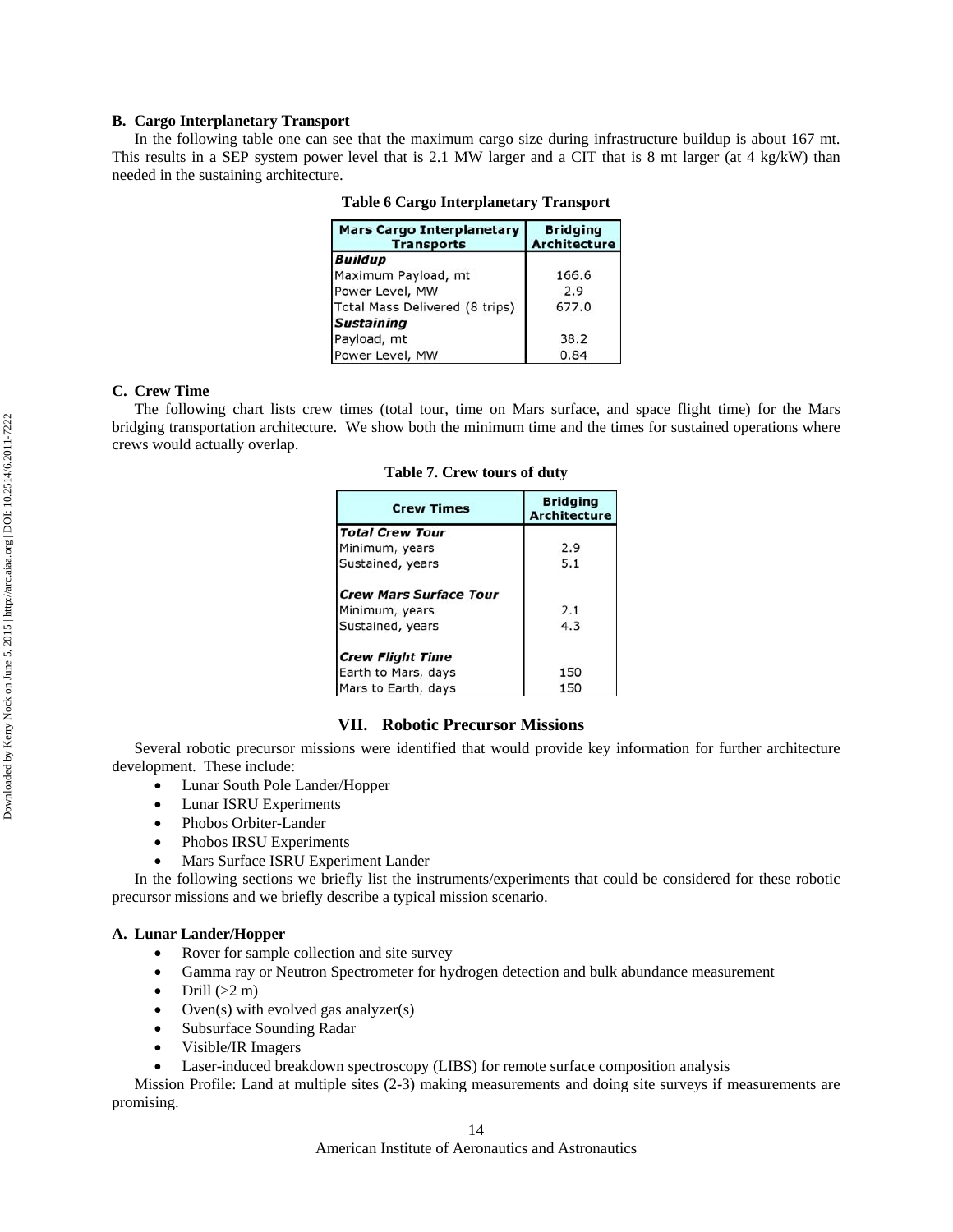# **B. Lunar ISRU Experiments**

Assuming water is found *in-situ*, Water Excavator/Extractor Experiment Lander

- Mini processing facility (separator, oven, condenser, storage)
- Video imagers
- Rover lunar regolith excavator experiment(s)

# **C. Phobos Orbiter-Multi-Lander**

Russia currently is planning an ambitious sample return mission to Phobos in 2012 called Phobos-Grunt. The Phobos-Grunt mission will carry several instruments including:

- TV system for navigation and guidance
- Soil sample collection system
- Gamma ray spectrometer
- Neutron spectrometer
- Alpha X spectrometer
- Mass spectrometer
- Seismometer
- Long-wave radar
- Visual and near-infrared spectrometer
- Dust counter
- Ion spectrometer
- Optical solar sensor

Mission Profile: Flight to Mars will take about 10 months. After spending several months exploring Mars and Phobos and Deimos from orbit, it will land on Phobos. Arrival is in October 2012 and landing in February 2013. Upon landing, the soil sample collection will begin collecting samples. Shortly after samples have been collected, the sample return rocket fires to bring the samples back to Earth, where it is expected to arrive in August 2014. The lander continues its experiments for a year (Ref. 5).

# **D. Phobos IRSU Experiments**

Water found - Water Excavator/Extractor Experiment Lander

- Mini processing facility (separator, oven, condenser, storage)
- Video imagers
- Rover lunar regolith excavator experiment(s)
- No Water Oxygen Extraction Experiment Lander
	- Mini carbothermal reduction facility (reactor, gas processor, O2 liquefaction)
	- Video imagers
	- Rover regolith excavator experiment(s)

# **E. Mars Surface ISRU Experiment Lander**

Mars Surface Regolith Excavation, Water Extraction, LOX/LH Production Experiment Lander

- Regolith excavator experiment(s)
- Oven
- Condenser
- Water storage
- Video imagers

# **VIII. Technology Needs**

In this section we describe the resultant technology needs for this bridging and sustained Mars exploration transportation architecture.

# **A. Aerocapture Systems**

Two aerocapture technology needs are called for in this architecture including moderate lift-to-drag ratio (L/D) aeroshells and deployable, low L/D aeroshells.

**Moderate L/D Aeroshells.** Aerocapture provides for an efficient and reliable planetary capture capability. One can argue that aerocapture is more reliable since fewer onboard systems need to function during the aerocapture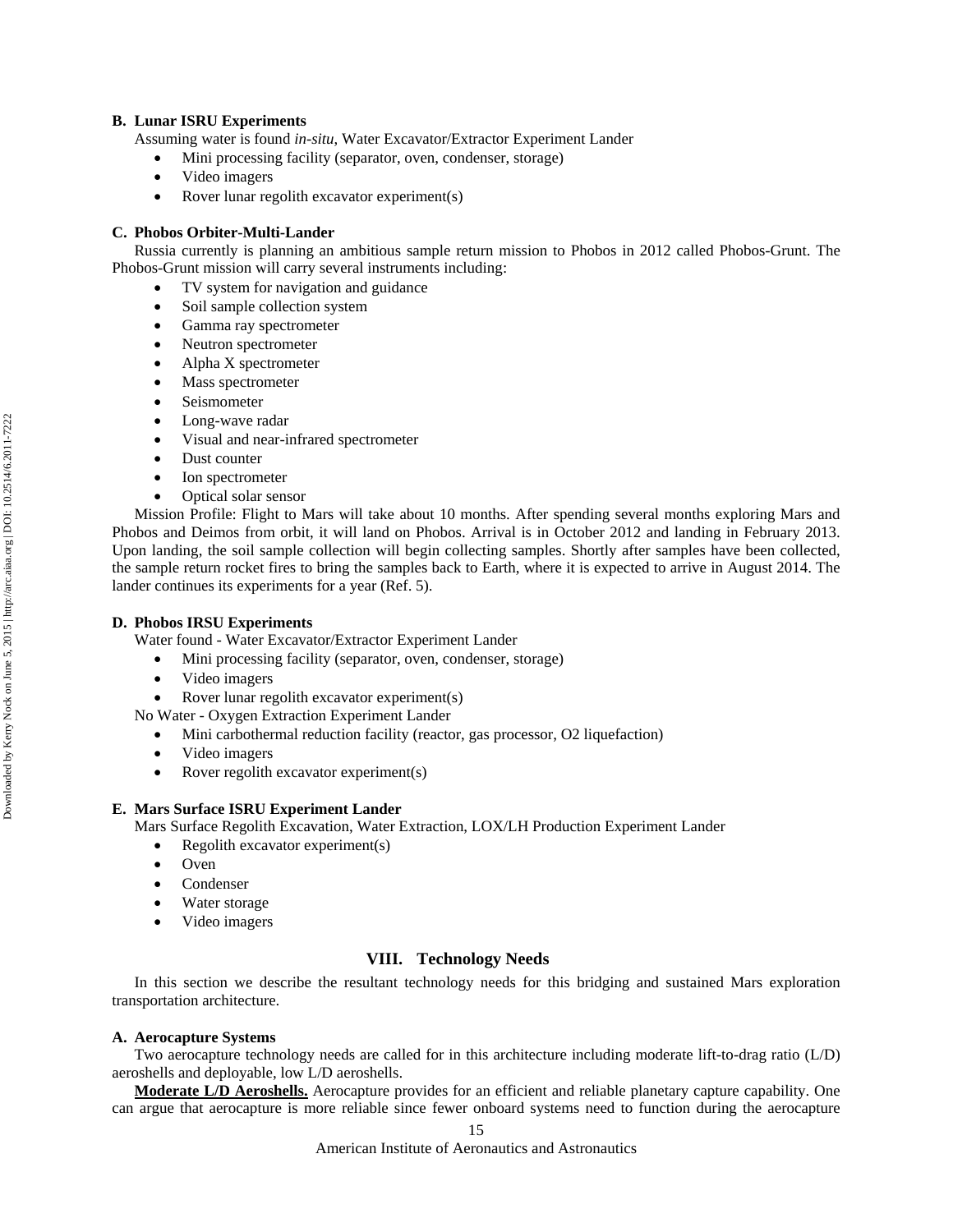maneuver than when propulsion systems are used. Moderate  $L/D$  ( $\sim 0.7$ ) aerocapture systems are required for Taxi capture at Earth and Mars (entry speeds up to 12.5 km/s). Bank modulated lift will be needed. Aeroshell design should offer significant flexibility for locating crew modules and propulsion systems behind it. This technology will result in significant savings in propellant requirements for the initial buildup and reduce the size of ISRU systems. Target system mass is 15% of entry vehicle mass.

**Deployable, Low L/D Aeroshells.** A deployable and restowable, or disposable, low L/D aeroshell is needed for Human and Cargo Mars Landers on direct entry trajectories from Phobos orbit. This could be a simple Viking aeroshell (70° cone angle) design that has considerable heritage at Mars. The Viking shape provides a flexible payload placement with large volume and Cg location. A Viking design also produces a less complex transition from entry to landing than slender bodies (e.g. sled). Target system mass is 15% of entry vehicle mass.

### **B. Electric Propulsion Systems**

High-power (0.3-4.4 MW AM0), high-specific impulse (5,000 to 10,000 s) for Cargo Interplanetary Transport (CIT) vehicles are required to keep propellant masses low. Combined specific mass of 8 kg/kW is required to keep propulsion system mass low.

# **C. High-thrust Propulsion**

Higher thrust LOX/LH engines (~267 kN) will be required to reduce gravity losses. Extended nozzles are attractive to produce compact systems within aeroshells. Mixture ratios of 7:1 will reduce the volume of LH tanks and have little negative performance impact.

### **D. In-Situ Resource Utilization (ISRU) Systems**

*In-situ* resource utilization (ISRU) systems at the Moon, Mars and on Phobos will significantly reduce mass in LEO for sustained operations. ISRU systems will result in lower life cycle costs if launch costs are higher than about \$1k/kg.

# **IX. Recommendations**

There are several preliminary recommendations regarding a Mars concept of operations. These include 1) the need for robotic precursors to establish the nature of *in-situ* resources and demonstrate extraction techniques at the Moon, Mars and Phobos; 2) a resonant orbit transportation architecture should be developed utilizing the low-thrust vehicles on Escalator orbits; 3) significant infrastructure and logistics should be transported to Mars prior to the first crew departure from Earth; 4) the location of Earth transport node should be at Moon Orbit Radius (MOR) to provide maximum orbit phasing flexibility and proximity (energetically) to Lunar resources; 5) the location of the Mars transportation node should be near Phobos to be close to resources and to reduce Mars lander entry requirements; 6) there should be significant reliance on teleoperation of robots on the surface of Mars from the vicinity of Phobos for initial Mars Base set up, monitoring and validation, 7) the use of aerocapture systems should be maximized for reliable and efficient planetary capture of crewed vehicles; 8) the transport of cargo should be via electric propulsion vehicles; 9) Spaceports should be located at Earth and Mars transport nodes to offer crew transition to interplanetary vehicles and to provide safe-haven options.

### **X. Conclusion**

A pair of synergistic exploration architectures have been discussed, one for Lunar exploration and one for Mars exploration, following a Moon first, then Mars exploration strategy. The Lunar exploration architecture consists of an all chemical propulsion system requiring two launches to place four humans on the surface of the Moon, and a main Lunar Base for all Lunar operations. The Mars exploration architecture can transport ten humans at a time to the surface of Mars, once the architecture is in place, and features a main Mars Base as the focus of Martian operations. Both architectures rely on major pre-positioned assets to be in place and functional before the first human explorers arrive. Both architectures have a self-sustained CONOPS as the end goal. Both architectures manufacture propellant *in-situ* as much as possible, rather than transporting all propellants from Earth. The bridging CONOPS from the Lunar exploration architecture to the Mars exploration architecture has been developed in detail..

### **Acknowledgments**

The authors would like to acknowledge the support of NASA for the funding for this work (Orbital for NASA Contract No.: NNT04AA02C and GAC for the NASA Institute of Advanced Concepts, Universities Space Research

16